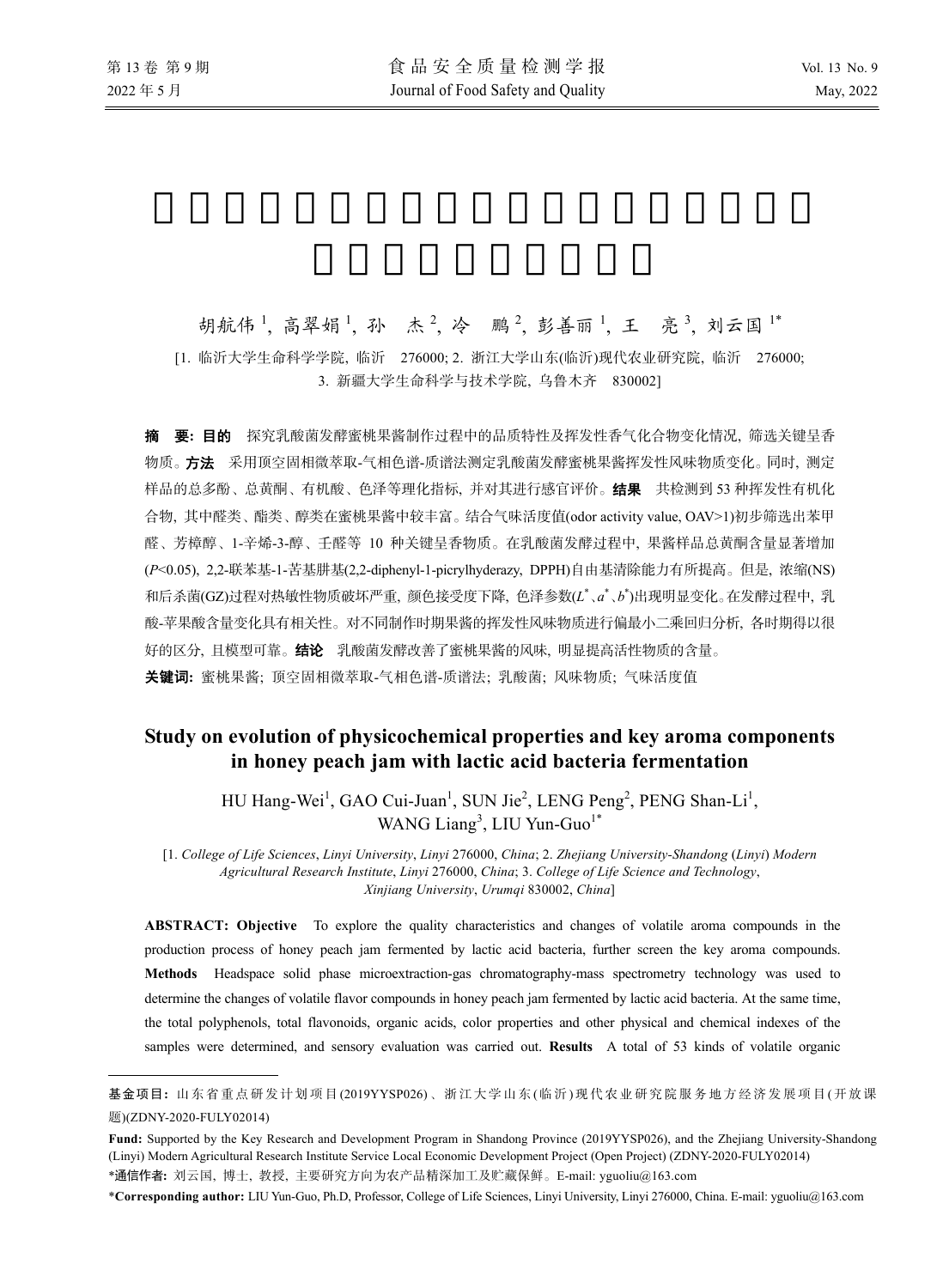compounds were detected, among which, aldehydes, esters and alcohols were abundant in honey peach jam. Combined with the odor activity value (OAV>1), 10 kinds of key aroma compounds were preliminarily screened out, such as benzaldehyde, linalool, 1-octene-3-ol and nonaldehyde. During lactic acid bacteria fermentation, the content of total flavonoids in fruit jam samples increased significantly (*P*<0.05), and 2,2-diphenyl-1-picrylhyderazy (DPPH) scavenging ability was improved. However, the process of concentration (NS) and post-sterilization (GZ) seriously damaged the heat-sensitive substances, the color acceptance decreased, and the color parameters  $(L^*, a^*, b^*)$  changed obviously. During the fermentation process, the change of lactic acid-malic acid content had a correlation. Partial least square regression analysis of volatile flavor compounds in honey peach jam during different production periods showed that different periods were well distinguished and the model was reliable. **Conclusion** Lactic acid bacteria fermentation improved the flavor of honey peach jam, and the content of active substances obviously.

**KEY WORDS:** honey peach jam; headspace-solid phase microextraction-gas chromatography-mass spectrometry; lactic acid bacteria; flavor substance; odor activity value

# **0** 引 言

桃(*Amygdalus persica* L.)属蔷薇科, 落叶果树。目前, 世 界上有超过 3000 个品种[1]。我国是世界上最大的桃果生产国, 统计数据显示,2019 年国内桃种植面积 89.0 万 hm<sup>2</sup>,产量达 1599.3 万 t[2]。根据形状、质地和果皮特征, 桃的品种可分为 6 种, 包括甜桃、脆桃、蜜桃、黄桃、扁桃和油桃。蜜桃因其 独特的风味、质地、多汁性和营养价值而深受消费者的喜爱。 但是, 蜜桃属于呼吸跃变型果实, 采后呼吸活动仍在进行, 容易出现腐烂、霉菌侵染、失水皱缩等品质不良的问题, 不 耐贮藏, 严重影响鲜桃品质, 桃果深加工处理是一种有效的 解决方法。桃果可制作成果酒、果汁、果醋、果酱等较高附 加值产品, 进而延长保质期, 满足市场消费人群的多样需求。 其中, 果酱是焙烤类、酸奶等食品的重要辅料, 在生活快节奏 的发展状况下, 果酱的口味多样、便捷使用特点更为凸显。

目前, 果酱的研究多数集中在增稠剂使用种类、不同 储藏条件的品质变化, 以及微生物发酵果酱工艺优化等, 如赵雷等[3]采用海藻酸钠和低甲氧基果胶复合增稠剂, 探 讨不同制备体系对荔枝果酱焙烤特性的影响; TOUATI 等<sup>[4]</sup> 研究杏子酱在 3 种温度下 60 d 贮藏期间感官和理化性质变 化; 申光辉等[5]研究乳酸菌(嗜热链球菌、保加利亚乳杆菌) 发酵桑葚、番茄和胡萝卜复合果酱工艺条件。鼠李糖乳杆 菌、干酪乳杆菌、植物乳杆菌等乳酸菌(lactic acid bacteria, LAB)具有调节肠道菌群、增强免疫力等保健功效<sup>[6-7]</sup>, LAB 发酵不仅能够延长食品保质期、提高营养价值、降解不期 望化合物, 还能改善食品的口感和风味等[8]。风味影响着消 费者的偏好程度。已有研究对各类果酱在贮藏、烘焙加工过 程中的风味物质变化进行分析, 如刘哲等<sup>[9]</sup>对红树莓果酱 贮藏过程中风味物质进行分析, 共鉴定出 42 种化合物, 醇 类和酮类含量最丰富; 鲍杰等[10]采用 2 种方式对笃斯越橘 果酱香气物质进行萃取, 结合气相色谱-质谱法(gas chromatography-mass spectrometry, GC-MS)和气相色谱-嗅闻

(gas chromatography-olfactometry, GC-O)技术鉴定果酱中风味 成分。刘希涛[11]对浓缩前后、焙烤后 3 个加工阶段复合荔枝 果酱的香气成分进行测定。然而关于益生菌发酵制作果酱的 不同阶段挥发性风味物质变化情况的研究报道较少。

本研究以山东省临沂市特色品种"映霜红"蜜桃为实验 原料, 用鼠李糖乳杆菌和干酪乳杆菌混合发酵制备蜜桃果酱, 研究不同制作阶段果酱的理化性质和感官特性的变化情况。 通过顶空固相微萃取-气相色谱-质谱法(headspace-solid phase microextraction-gas chromatography-mass spectrometry, HS-SPME-GC-MS)揭示制酱过程中风味成分的变化, 结合化 学计量学的偏最小二乘回归分析 (partial least squares discriminant analysis, PLS-DA)对不同时期进行差异性分析。 使用气味活度值, 确定乳酸菌发酵蜜桃果酱中关键呈香物质, 为解析桃果资源深加工过程的优良风味提供一定依据。

# **1** 材料与方法

## **1.1** 材料与试剂

新鲜、个体均匀的蜜桃(品种为映霜红)于 2021 年 9 月购自山东省临沂市沂水县当地农户。在果实成熟季节, 采摘后立即转运到实验室, 4 ℃冷藏备用。

鼠李糖乳杆菌(*Lactobacillus rhamnosus* ATCC 7469)、 干酪乳杆菌(*Lactobacillus casei* ATCC 334)(国家菌种保藏 中心); 琥珀酸(CAS 110-15-6, 纯度>99%)、*L*-苹果酸(CAS 97-67-6, 纯度>99%)、柠檬酸(CAS 77-92-9, 纯度>99%)、 2,2- 联苯基 -1- 苦基肼基 (2,2-diphenyl-1-picrylhyderazy, DPPH)、无水碳酸钠(纯度≥99.5%)、福林酚试剂、芦丁 (CAS250249-75-3, 纯度≥95%)(北京索莱宝科技有限公 司); 氢氧化钠(纯度≥96%)、硝酸铝(纯度≥99%)、亚硝 酸钠(纯度≥99%)(上海凛恩科技发展有限公司); 2-辛醇 (纯度≥99.5%)(上海源叶生物科技有限公司); MRS 肉汤 培养基(北京陆桥技术股份有限公司); 抗坏血酸、果胶(食 品级, 河南万邦化工科技有限公司); 蔗糖(食品级, 云南滇 鹏糖业有限公司)。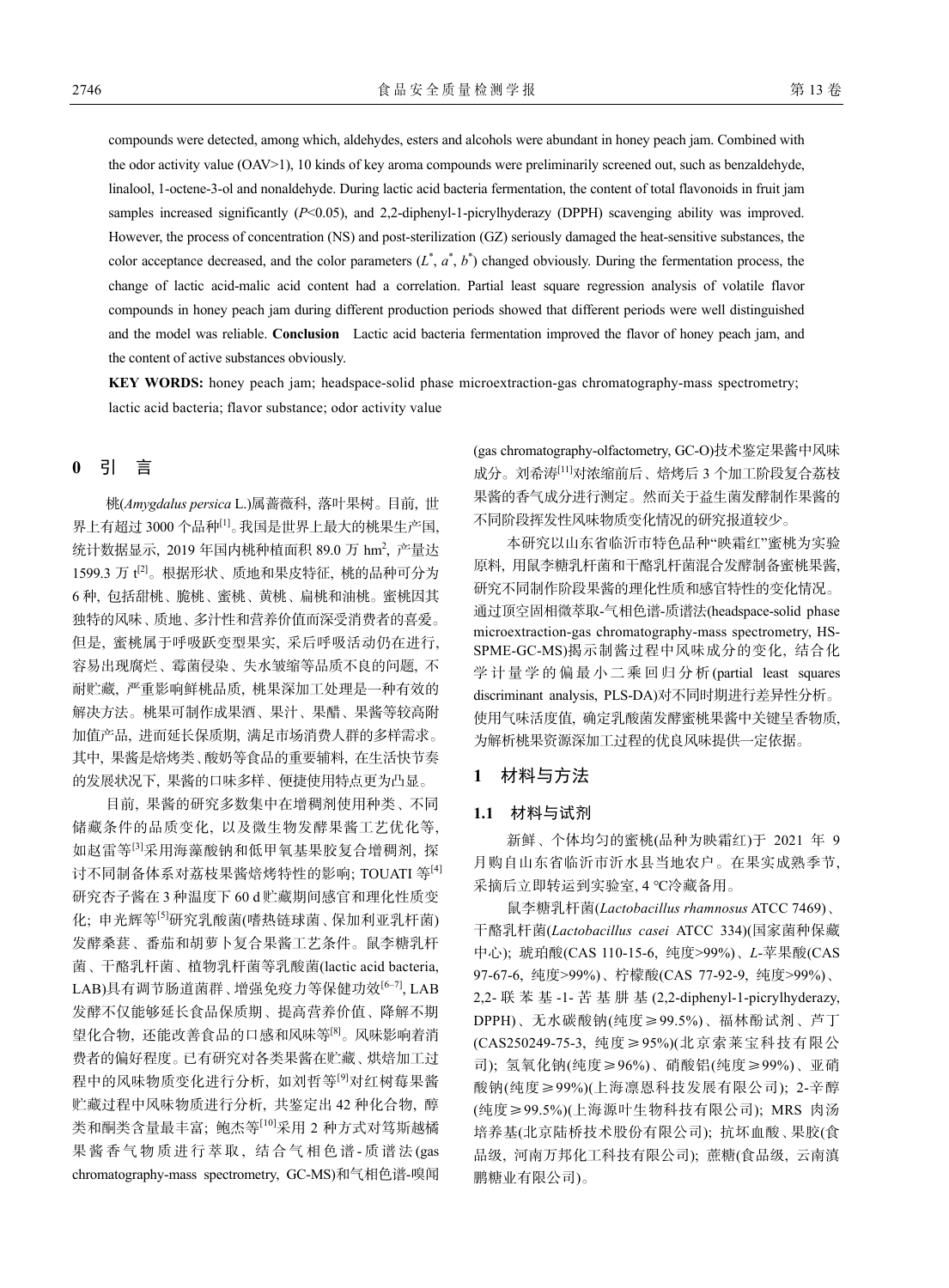#### **1.2** 仪器与设备

XY-8608 破壁机(广东德玛仕智能厨房设备有限公司); NR10QC 通用色差计(深圳市三恩驰科技有限公司); TD-45 数显糖度计(浙江托普云农科技股份有限公司); PHS-3C pH 计(上海仪电科学仪器有限公司); 752 紫外可见分光光度计 (上海光学仪器一厂); LC-LX-H185C 台式高速离心机(上海 力辰邦西仪器科技有限公司); LDZX-50KBS 立式高压蒸汽 灭菌锅(上海申安医疗器械厂); 65 μm PDMS/DVB 顶空固 相微萃取头(美国 Supelco 公司); TSQ8000 三重四极杆气 相色谱质谱联用仪(美国赛默飞世尔科技公司); DB-5MS 毛细管色谱柱(30 m×0.25 mm, 0.25 μm)、ZORBAX SB-C<sub>18</sub> 色谱柱(250 mm× 4.6 mm, 5 μm)(美国安捷伦公司)。

### **1.3** 果酱制作工艺

工艺流程: 桃果→切块、去核→打浆(DJ)→巴氏杀菌 (NF)→乳酸菌分别发酵 24、30 h (FJ-24, FJ-30)→浓缩调味 (NS)→灌装灭菌→冷却→成品(GZ)。

蜜桃果酱的制作, 参考王晨[12]的方式, 稍做修改, 具 体如下:

(1)桃子清洗、切块、去核, 按桃果重计, 加入 0.04%抗 坏血酸(溶于 20 mL 水中), 置于高速破壁机中, 打浆待用。

(2)加入4%蔗糖, 不断搅拌, 混合均匀, 80 ℃杀菌15 min, 冷却。

(3)鼠李糖乳杆菌、干酪乳杆菌于‒80 ℃保存在冻存管 中。划线 2~3 代, 挑取单菌落, 接入到 MRS 液体培养基中, 37 ℃培养 18 h, 吸取 2 mL 菌悬液, 10000 r/min 离心 2 min, 沉淀物用 0.9%无菌生理盐水清洗 2 次, 重悬, 调整至菌浓 度达到约 5×10<sup>6</sup> CFU/mL。按照 1.0%的接菌量(鼠李糖乳杆 菌:干酪乳杆菌=2:3), 加入到灭菌好的待发酵桃浆中。37 ℃ 恒温静态发酵 24、30 h。

(4)发酵液按比例加入 0.2%果胶、12%蔗糖, 混合均匀, 在 90 ℃水浴下浓缩 15 min。

(5)分装到 200 mL 无菌玻璃瓶中, 距离瓶口预留 1~2 cm 空隙, 90 ℃杀菌 15 min, 冷却至室温。

#### **1.4** 指标测定

1.4.1 pH 测定

称取 2 g样品, 加入 20 mL三级水, 振荡混匀, 测试在 25 ℃下进行。

1.4.2 可溶性固形物

以三级水调零, 使用手持式数显糖度计测定, 含量用 o Brix 表示。

1.4.3 总多酚和总黄酮含量测定

准确称取 5 g样品, 置于 50 mL离心管中, 加入 20 mL 65%乙醇溶液, 涡旋 20 s。500 W 超声 20 min, 随后转移到 离心机中, 8000 r/min 离心 5 min, 获得的上清液待用。

(1)总多酚

总多酚(total phenolics, TP)含量测定参考 PEREIRA 等[13]

方法, 稍作修改。吸取上清液 0.5 mL, 与 2.5 mL 福林酚溶液 (10%, *V*:*V*)混合均匀, 避光静置 5 min 后, 加入 2 mL 75 g/L 碳酸钠溶液, 避光反应 30 min。加水定容到 10 mL, 三级水 替代上清液作为空白组, 以没食子酸溶液(0~200 mg/L)绘制 标准曲线(*Y=*0.0042*X*+0.0221, *r*<sup>2</sup>=0.9932)。在 765 nm 下, 测 定其吸光度值。含量用 mg 没食子酸当量(GAE)/100 g 表示。

(2)总黄酮)

总黄酮(total flavonoids, TF)含量测定参考 KWAW 等[14] 方法, 并加以改动。0.5 mL 上清液与 100 μL 5%亚硝酸钠溶液 (*m*:*V*)混合均匀, 避光 5 min。随后, 量取 2 mL 三级水、100 μL 10%硝酸铝溶液(*m*:*V*)加到混合物中, 静置 6 min。最后, 加入 3 mL 1 mol/L 氢氧化钠溶液, 避光15 min。在 510 nm 下, 测定 其吸光度值。以芦丁为标准品(0~200 mg/L)进行标准曲线绘制 (*Y*1=0.0009*X*1+0.0031, *r* 2 =99.53%), 含量用 mg 芦丁当量 (RE)/100 g 表示。

1.4.4 DPPH 自由基清除率

参考 MUHIALDIN 等[15]方法, 并加以改动。将 11.8 mg DPPH 溶解在 300 mL 无水乙醇中, 制备 0.1 mmol/L DPPH 反应液。吸取 0.5 mL 的上清液或无水乙醇, 加入到 3 mL DPPH 反应液中, 振荡混匀。混合物置于室温下避光反应 30 min。使用紫外-可见分光光度计在 517 nm 下测定其吸 光度值。每组平行测定 3 次, 用无水乙醇调零。DPPH 自 由基清除率按照公式(1)进行计算:

DPPH 自由基清除率/%= 
$$
\frac{A_0 - A_1}{A_0} \times 100\%
$$
 (1)

其中, *A*1表示上清液与 DPPH溶液反应; *A*0表示无水乙醇与 DPPH 溶液反应。

1.4.5 有机酸组分测定

准确称取 5 g 样品, 与 20 mL 超纯水混合, 涡旋 30 s。 混匀后, 500 W 超声处理 20 min 后, 8000 r/min 离心 5 min, 获得上清液。吸取上清液过 0.22 μm 滤膜, 收集到 2 mL 棕 色进样瓶。使用有机酸标准品(苹果酸、乳酸、柠檬酸和琥 珀酸 4 种), 配制 5 个浓度的标准溶液。蜜桃果酱样品中有 机酸组成及含量测定, 参考 PEREIRA 等[16]的方法, 稍作 修改。样品组分的分离是在柱温 30 ℃的 ZORBAX SB-C18 色谱柱(250 mm×4.6 mm, 5 μm)上实现的。进样量为 10 μL, 流 动相为 3.6 mmol/L 的稀硫酸溶液, 流速设定为 0.8 mL/min。 通过对比标准品和样品的出峰时间和峰面积来进行有机酸 的定量分析, 结果表示为 mg/100 g。

1.4.6 色 泽

样品填充到圆柱形透明玻璃杯(直径×高=20 mm×30 mm) 中, 使用色差仪, 在 D65 光源和 10°观察角下, 测定  $L^*, a^*, b^*$ 值, 用标准白板进行标样测量(*L*\*=98.65、*a*\*=—0.08、*b*\*=0.45)。 转换角(hue)、色度(chroma)的计算参考 HOJJATPANAH 等[17] 方法, 计算按照公式(2)和(3)计算:

$$
\text{chroma} = \sqrt{\left(a^{*2} + b^{*2}\right)}\tag{2}
$$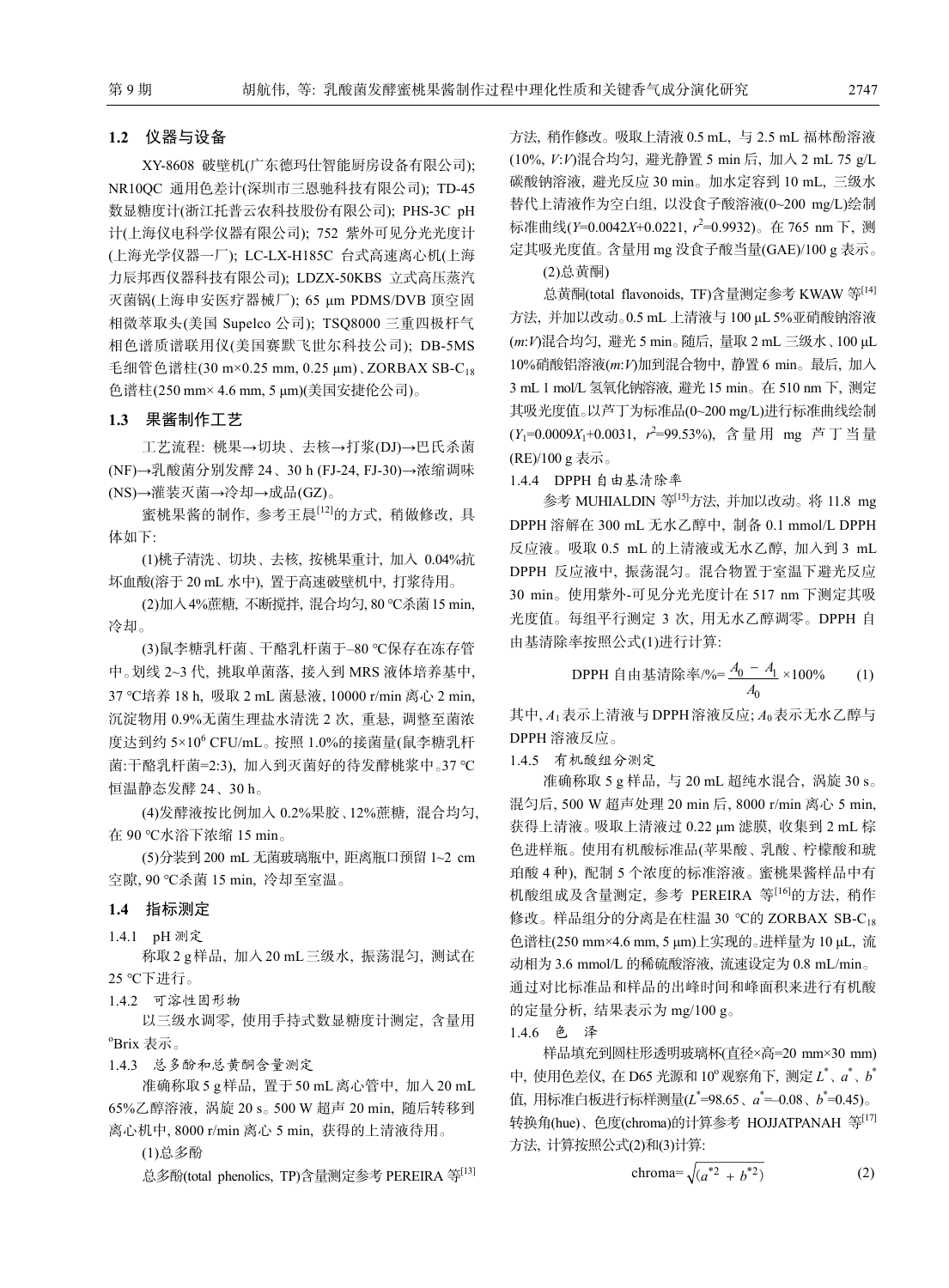hue=tan<sup>-1</sup>( $b^*/a^*$  $(3)$ 褐变指数(brown index, BI)代表褐变的程度, 参考 PALOU 等[18]的报道, 根据公式(4)和(5)来计算:

$$
X = \frac{(a^* + 1.75L^*)}{(5.645L^* + a^* - 3.012b^*)}
$$
(4)

$$
BI = \frac{100(X - 0.31)}{0.17}
$$
 (5)

1.4.7 挥发性风味物质测定

通过顶空固相微萃取-气相色谱-质谱法分析果酱制作 过程中挥发性风味物质。风味物质的提取参考 BUVE 等[19] 的方法, 并加以改动。称取 2 g 样品于 20 mL 顶空瓶, 加入 2 mL 饱和氯化钠溶液, 10 μL 0.2 mg/mL 2-辛醇(内标物)。 样品随顶空瓶置于60 ℃恒温水浴锅中, 平衡30 min后, 顶 空瓶插入萃取头萃取 30 min。然后, 进样针插入气相色谱 进样口, 250 ℃解吸 5 min。以氦气(纯度>99.99%)作为载气, 流速 1 mL/min, 采用不分流模式。使用 DB-5MS 毛细管色 谱柱(30 m×0.25 mm, 0.25 μm)分离挥发性化合物。

程序升温条件为: GC 色谱初始柱温 40 ℃保持 5 min, 5 ℃/min 线性升高到 200 ℃, 6 ℃/min 线性升高到 230 ℃, 保持 5 min。质谱数据在 70 eV 的电离模式下获得, 扫描范 围为 35~500 *m*/*z*。离子源和四极杆温度分别为 250、280 ℃。

定性分析: 质谱数据与 NIST14.0 标准谱库进行匹配, 选择匹配度>80%的鉴定结果, 并与文献报道的化合物保 留指数比对, 作为化合物确定的依据。

定量分析: 内标物为 0.2 mg/mL 2-辛醇, 挥发性有机 化合物含量按照公式(6)计算如下:

$$
C_{\rm x} = \frac{C_0 \times V_0 \times S_{\rm x}}{m \times S_0} \tag{6}
$$

其中, *C<sub>x</sub>* 为检测到挥发性成分的含量, μg/kg; *C*<sub>0</sub> 为内标物挥发性 成分的含量, μg/kg; *V*0为内标物进样体积, μL; *S*x为检测到挥发性 成分的峰面积; *S*<sub>0</sub>为内标物的峰面积; *m* 为试样的质量, kg。 1.4.8 气味活度值

气味活度值(odor activity value, OAV)的计算, 按照公 式(7)计算:

$$
OAV = C_i/C_{water} \tag{7}
$$

其中, *C*<sup>i</sup> 为化合物 *i* 的浓度, μg/kg; *C*water 为化合物 *i* 在水中 的气味阈值, μg/kg。

1.4.9 感官评价

根据 SULEJMANI 等<sup>[20]</sup>描述的方式, 进行果酱的感官评 价, 略有改动。简单地说, 由 10 名不同年龄段的训练人员组 成(22~40 岁, 6 名女性和 4 名男性)组成感官评价小组。在品 尝每个样品后及时漱口。从样品的色泽、质地、酸味、甜度、 香气和总可接受度6 个方面采用9分制进行定量描述分析(1= 极其不喜欢; 2=非常不喜欢; 3=稍微不喜欢; 4=不喜欢; 5=喜 欢也不喜欢, 6=喜欢; 7=有点喜欢; 8=非常喜欢; 9=极其喜欢)。

### **1.5** 数据处理

所有的测量过程均为 3 次, 结果用平均值±标准偏差 表示。使用 SPSS 24.0 软件进行单因素方差分析, 并通过邓 肯多重检验来表示组间显著性差异(*P*<0.05)。使用 SIMCA 13.0 软件, 对挥发性物质进行偏最小二乘回归分析, 进而 解释制作过程中风味物质的相关性。

# **2** 结果与分析

### **2.1** 果酱制作过程中理化性质变化

pH 是衡量乳酸菌发酵过程的重要参数, 影响发酵产 品的风味。有研究发现, 较高的初始 pH 能够促进菌株的活 性和代谢能力[21]。图 1 显示蜜桃果酱制作不同时期 pH 的 变化情况, 发酵前(DJ 阶段)的 pH 为 4.24, 发酵后(FJ-24 和 FJ-30阶段)果酱的pH明显下降, 在发酵30 h时, pH为3.74, 达到最低, 且随着发酵时间增加, pH 变化显著(*P*<0.05)。可 能是 LAB 在发酵过程中通过其生理代谢活动分解糖类, 有利于有机酸(如乳酸、葡萄糖酸等)的产生, 这与 RICCI 等[22]的报道是一致的。





Fig.1 pH changes of honey peach jam during production process (*n*=3)

作为食品品质的重要指标之一, 可溶性固形物(total soluble solid, TSS)含量经乳酸菌混合发酵后(FJ-24 阶段)较 发酵前(NF 阶段)差异不显著(*P*>0.05)(如图 2)。在浓缩过程 中(NS 阶段), 较多蔗糖的加入显著改变了蜜桃果酱的 TSS 含量(*P*<0.05), 有研究显示, 酸-糖-果胶存在的体系有利于 形成致密的网络结构, 维持果酱的凝胶特性[23]。



图 2 蜜桃果酱制作过程中可溶性固形物含量变化(*n*=3) Fig.2 Total soluble solid content changes of honey peach jam during production process (*n*=3)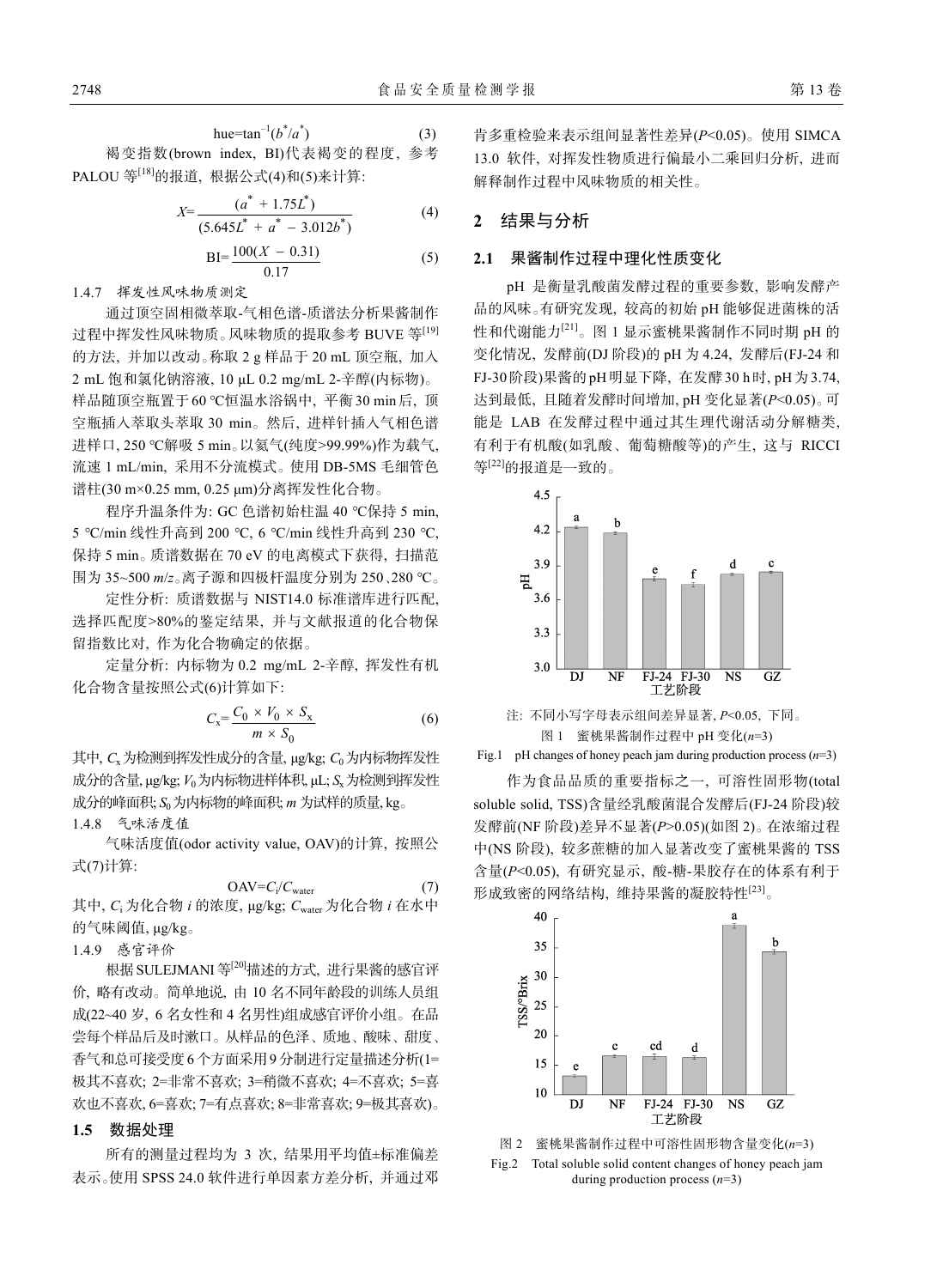酚类化合物可以向自由基提供氢或电子, 有抗氧化 和抗炎作用, 蔬菜和水果是酚类化合物的主要来源[24]。 LAB 发酵过程可以将多酚类物质转化为其他分子量更低、 生物利用度更高的化合物(如原儿茶酸、对香豆酸等), 还能 破坏发酵基质的细胞壁完整性进而释放出活性物质[25-26]。 如图 3 所示, 发酵过程中蜜桃果酱的总多酚和总黄酮含量 均有所增加, 但是总多酚含量变化不显著(*P*>0.05)。与 FJ-24 时期相比, FJ-30 时期的总多酚含量和总黄酮含量 更高, 分别是(43.99±0.42) mg/100 g、(29.21±2.45) mg/100 g, 这在一定程度上说明延长发酵时间有利于活性物质的释 放。较 FJ-30 而言, NS 和 GZ 阶段较长时间的高温处理对 于水分的蒸发是有利的, 但对黄酮类物质有明显的破坏, 含量降低约 40%, 且差异性显著(*P*<0.05), 从而加速果酱 的褐变<sup>[4]</sup>。POIANA 等<sup>[27]</sup>研究发现, 酸樱桃、甜樱桃、草 莓和越桔热加工成的低热量果酱总多酚含量分别降低 25% (*P*<0.05)、31% (*P*<0.01)、42% (*P*<0.01)和 42-51% (*P*<0.05), 这与本研究的变化趋势一致。





体外抗氧化活性的测量可以初步评价果酱品质的好 坏, 可作为后续开展体内研究的参考。抗氧化活性主要归 因于抗坏血酸、花青素、类胡萝卜素等生物活性化合物 的存在, 但它们的结构通常稳定性较差[28]。在发酵过程中, 释放或合成的抗氧化物质可以作为单线态氧猝灭剂、金 属螯合剂、自由基的氢供体和自由基终止子, 进而提高产 品的抗氧化能力[29‒30]。如图 4 所示, 在发酵过程中蜜桃 果酱的抗氧化活性有所提高, DPPH 自由基清除率从 44.6%~46.3% 增加到 63.4%~68.7%, 且差异性显著 (*P*<0.05)。获得的果酱成品的 DPPH 自由基清除率有所 降低, 但是差异性不显著(*P*>0.05), 这可能是在热加工 过程中一些美拉德反应产物(如还原酮等抗氧化类似物) 的形成[31-32], 其结构也能获得电子或者结合自由基。BOF 等[33]发现, 热处理造成无花果和草莓果酱抗氧化能力下降, 但是变化不显著(*P*>0.05), 这与本研究结果基本一致。



图 4 果酱制作过程中体外抗氧化能力(*n*=3) Fig.4 Antioxidant capacities *in vitro* of fruits jam during processing (*n*=3)

## **2.2** 有机酸组分

有机酸在发酵水果制品的感官特性和稳定性方面至 关重要[34]。表 1 为乳酸菌发酵蜜桃果酱制作过程中有机 酸的变化情况。在蜜桃果酱制作过程中, 不同时期的苹果 酸含量有不同程度的变化, 特别在乳酸菌发酵过程中降 低明显(*P*<0.05), 这可能是由于苹果酸-乳酸发酵引起的, 在乳酸菌的作用下酸性较强的苹果酸脱羧形成酸性较为 温和的乳酸[35‒36]。乳酸菌的加入使样品中乳酸含量明显 升高, 其中, FJ-30 阶段含量最高, 达 886.2 mg/100 g。柠 檬酸含量在果酱制作过程中有所降低, 经 LAB 代谢为二 乙酰、乙酸等[37]。随着发酵时间的延长, 从 59.2 mg/100 g 显著降低到 56.2 mg/100 g (*P*<0.05)。琥珀酸在 LAB 发酵初 期积累较多(FJ-24 达 350.6 mg/100 g), 随着时间延长, 含 量显著减少(*P*<0.05)。

表 **1** 果酱制作过程中有机酸含量变化**(mg/100 g,** *n***=3) Table 1 Changes of organic acid content of fruits jam during processing (mg/100 g,** *n***=3)** 

|         | $P_{1}$ occasing $(m_{2}$ 100 g, $n = 0$ |                              |                         |                              |  |  |  |
|---------|------------------------------------------|------------------------------|-------------------------|------------------------------|--|--|--|
| 有机酸     | 柠檬酸                                      | 苹果酸                          | 乳酸                      | 琥珀酸                          |  |  |  |
| DJ      | $55.7 \pm 0.1^{\rm b}$                   | $207.3 \pm 0.7^b$            |                         | $101 \pm 0.6^d$              |  |  |  |
| NF      | $59.2 \pm 1.1^a$                         | $270.5 \pm 0.9^{\mathrm{a}}$ |                         | $252.3 \pm 1.9^b$            |  |  |  |
| $FJ-24$ | $57.2 \pm 0.7^{ab}$                      | $10.4 \pm 0.2$ <sup>e</sup>  | $856.1 \pm 4.5^{\circ}$ | $350.6 \pm 7.7^{\circ}$      |  |  |  |
| $FJ-30$ | $56.2 \pm 0.2^b$                         | $10.1 \pm 0.2$ <sup>e</sup>  | $886.2 \pm 15.2^a$      | $104.5 \pm 4.8$ <sup>d</sup> |  |  |  |
| NS      | 51.4 $\pm$ 1.7°                          | $34.6 \pm 1.3$ °             | $863.2 \pm 140.8^a$     | $121.5 \pm 1.3$ °            |  |  |  |
| GZ.     | 55.1 $\pm$ 2.6 <sup>b</sup>              | $28.3 \pm 0.2$ <sup>d</sup>  | $684.7\pm4.2^b$         | $118.6 \pm 3.1^{\circ}$      |  |  |  |

注: 同列不同小写字母表示不同处理之间差异性显著(*P*<0.05), 下同; "-"表示未检出。

#### **2.3** 色 泽

色泽被认为是消费者选择食物时重要的特征之一, 它提 供了关于食物品质的基本信息。表 2 显示了蜜桃果酱在不同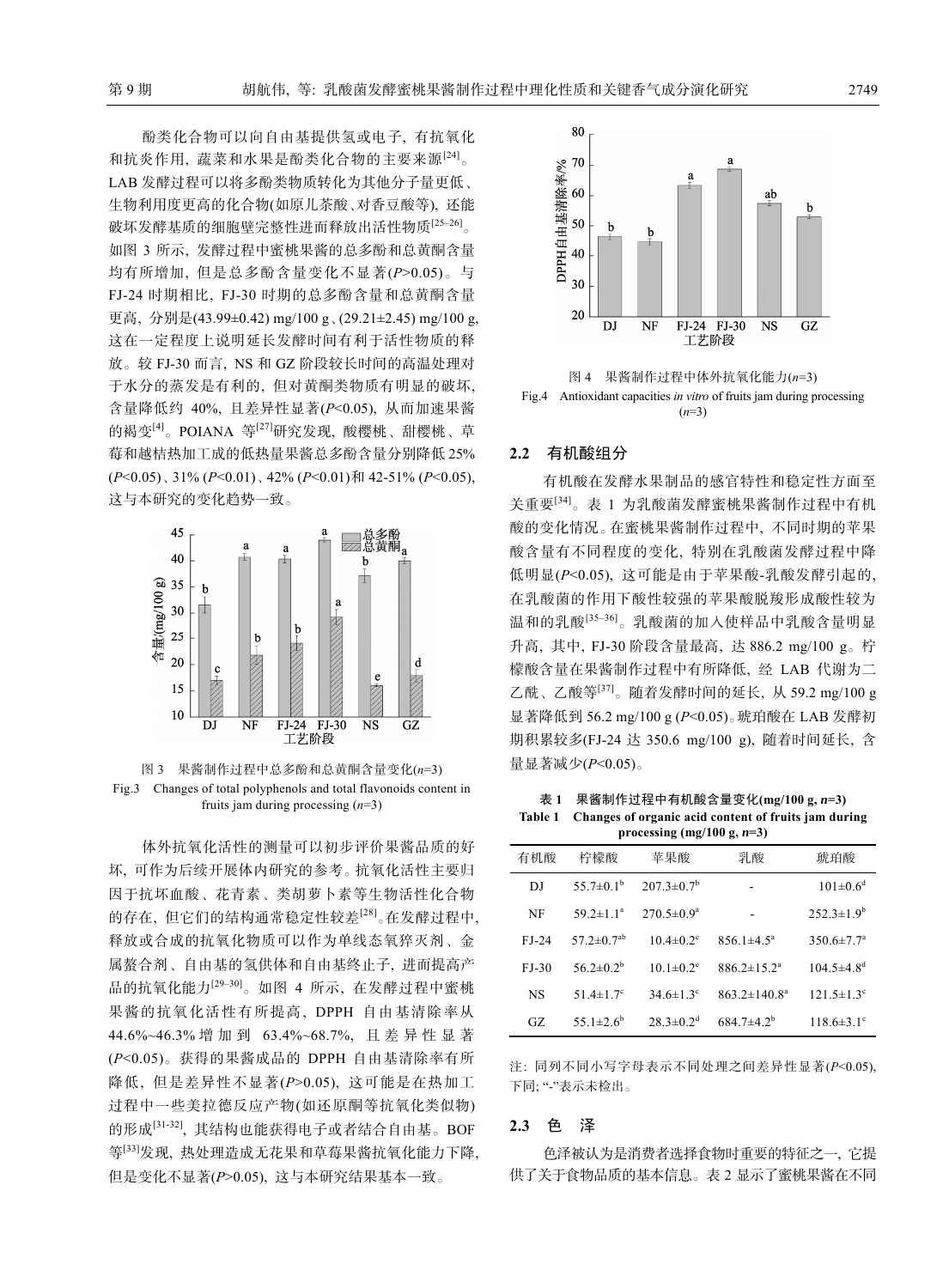加工时期的色泽性质(*L*\* 、*a*\* 、*b*\* 、BI、色度和转换角)。在整 个制酱过程中, *L*\* 、*a*\* 、*b*\* 、BI、色度和转换角存在显著变化。 将桃果实加工成果酱时, 颜色变为黄色(色度较高), 色度值不 太强烈(转换角较小), 加工后期变化更为显著(*P*<0.05)。在 LAB 发酵过程中, 与初始原料相比, BI 值降低近 10%, 说明 LAB 发酵对果酱色泽的改善是有利的, 并且成品的 BI 值也 低于初始原料。而水果加工过程中 *a*\* 的稳定性被解释为花 青素等在加工过程中从水果扩散到凝胶中[38]。益生菌发酵 果蔬产品的色泽会受到物料抗氧化能力和生物活性物质含 量的影响<sup>[39–40]</sup>, 蜜桃果酱的浓缩过程需要长时间的高温处理, 加速抗氧化物质的损失。与此同时, 果酱失去原有颜色。改 进果酱的制备工艺、提高热能利用率、缩短加工时间、实现 良好的护色, 将成为未来果酱加工的热点问题。

### **2.4** 挥发性风味物质分析

风味是水果制品的一个重要的感官特性[41]。由表 3 可知, 在蜜桃果酱中共检测到 53 种挥发性有机化合物, 包 括 12 种醛类、8 种酮类、11 种醇类、6 种酯类、3 种烯类、 7 种烷烃类、1 种酸类、2 种内酯和 3 种其他类。其中, 醛 类、酮类、酯类和醇类是果酱中种类最为丰富的挥发性风 味物质。酯类是果酱加工过程中主要芳香类物质之一。在 果酱制作过程, DJ 阶段含有 5 种、NF 阶段含有 3 种、FJ-24 阶段含有 3 种、FJ-30 阶段含有 2 种。大部分酯类化合物 含量减少, 如乙酸己酯、(*E*)-2-己烯基己酸酯, 可能是酯类 水解或者挥发量大于酯类的形成所致[42]。酮类化合物的特 点是阈值相对较低, 易被感知[42]。6-甲基-5-庚烯-2-酮、香 叶基丙酮和 2-壬酮在果酱中含量较高。在检测到的酮类中, 2-庚酮、2-癸酮和 2-壬酮仅仅在发酵过程中产生。醛类是 果酱制作过程中重要挥发性物质。其中, 苯甲醛、(*E*)-2- 己烯醛、壬醛、癸醛、2-十一烯醛、(*Z*)-2-癸烯醛、4-丙基 苯甲醛含量较高。(E)-2-己烯醛具有青草味<sup>[43]</sup>, 在 DJ 阶段 含量最高。醛类有明显的脂肪气味, 但高浓度的醛类可能 会导致异味[44]。在 FJ-24 阶段, 大多数醛, 如壬醛、苯乙醛 和(*E*)-2-己烯醛含量有所减少。因为醛类是不稳定的化合物, 在微生物作用下可以将部分醛类还原为醇或氧化为有机酸, 并释放结合的酚类化合物<sup>[45-46]</sup>。与发酵前(DJ 和 NF 两个 阶段)相比, 发酵后(FJ-24 和 FJ-30 阶段)酸类和醇类化合物 数量有所增加, 这与之前报道的研究是一致的。果酱制作 过程中, 不同阶段风味物质组成存在明显差异。其中, 发 酵前(DJ 阶段)含有醛类 9 种、酮类 4 种、醇类 5 种、酯类 5 种、烷烃类 3 种、内酯 2 种和其他类 2 种。发酵后(FJ-24 阶段)含有醛类 8 种、酮类 4 种、醇类 7 种、酯类 3 种、烯 类 1 种、烷烃类 5 种、酸类 1 种、内酯 1 种和其他类 2 种。 少量醇类化合物可产生淡淡的香气, 并可作为其他香气物 质的良好溶剂[47]。本研究中鉴定到 11 种醇类, 分别是(*E*)-2- 己烯-1-醇、1-辛烯-3-醇、2-乙基己醇、(*Z*)-2-辛烯醇、芳樟 醇、2-丁基辛醇、苯乙醇、十一醇、壬醇、(+)-*β*-香茅醇和 苯甲醇。其中, 乳酸菌发酵后新形成的有 3 种(苯甲醇、1- 辛烯-3-醇和壬醇), 赋予发酵蜜桃果酱浓郁的果香味。

表 **2** 果酱制作过程中色泽参数**(***n***=3) Table 2 Color parameters of fruits jam during processing (***n***=3)** 

| DJ                             | NF                            | $FJ-24$                       | $FJ-30$                        | <b>NS</b>                | GZ.                           |
|--------------------------------|-------------------------------|-------------------------------|--------------------------------|--------------------------|-------------------------------|
| 52.48 $\pm$ 0.44 $\degree$     | $52.75 \pm 0.25$ °            | $56.01 \pm 0.30^{\circ}$      | $54.93\pm0.30^b$               | 53.01 $\pm$ 0.09°        | 53.07 $\pm$ 0.63 $^{\circ}$   |
| $4.01 \pm 0.25$ <sup>a</sup>   | $4.00 \pm 0.35$ <sup>a</sup>  | $2.60 \pm 0.16$ °             | $2.52 \pm 0.09$ <sup>c</sup>   | $2.20 \pm 0.44$ °        | $3.21 \pm 0.23^b$             |
| 11.59 $\pm$ 0.54 <sup>ab</sup> | $12.00 \pm 0.47$ <sup>a</sup> | $12.34 \pm 0.50^{\circ}$      | $11.99 \pm 0.10^a$             | $10.17\pm1.85^{\rm b}$   | $11.78 \pm 0.93^{ab}$         |
| $30.13 \pm 1.37$ <sup>a</sup>  | $30.93 \pm 1.42^{\circ}$      | $27.82 \pm 1.14^{ab}$         | $27.52 \pm 0.44$ <sup>ab</sup> | $23.99\pm4.89^{\rm b}$   | $29.08 \pm 2.18$ <sup>a</sup> |
| $12.26 \pm 0.59^{\circ}$       | $12.65 \pm 0.54$ <sup>a</sup> | $12.61 \pm 0.52$ <sup>a</sup> | $12.25 \pm 0.11^a$             | $10.40 \pm 1.90^{\circ}$ | $12.21 \pm 0.96^a$            |
| $1.24 \pm 0.01$ °              | $1.25 \pm 0.02$ <sup>c</sup>  | $1.36 \pm 0.01^a$             | $1.36 \pm 0.01$ <sup>a</sup>   | $1.36 \pm 0.01^a$        | $1.30 \pm 0.01^{\rm b}$       |
|                                |                               |                               |                                |                          |                               |

注: 同行不同小写字母表示不同处理之间差异性显著(*P*<0.05), 下同

表 **3** 鉴定和定量不同时期蜜桃果酱中挥发性化合物**(***n***=3) Table 3 Volatile compounds identified and quantified in honey peach jam during different periods (***n***=3)** 

| 中文名称                 | CAS#                    | 化合物含量/(µg/kg)     |                    |                    |                              |                    |                  |  |  |
|----------------------|-------------------------|-------------------|--------------------|--------------------|------------------------------|--------------------|------------------|--|--|
|                      |                         | DJ                | NF                 | $FJ-24$            | $FJ-30$                      | <b>NS</b>          | GZ               |  |  |
| 醛类                   |                         |                   |                    |                    |                              |                    |                  |  |  |
| $(E)$ -2-己烯醛         | $C6728-26-3$            | $3.19\pm0.35$     | $2.21 \pm 0.39$    | $1.68 \pm 0.24$    | $2.89 \pm 0.32$              |                    |                  |  |  |
| 苯甲醛                  | $C100-52-7$             | $103.82 \pm 6.95$ | $168.07 \pm 19.15$ | $249.88 \pm 11.88$ | $293.16 \pm 23.31$           | $262.61 \pm 22.34$ | $323.17\pm15.51$ |  |  |
| 苯乙醛                  | $C122 - 78 - 1$         | $0.28 \pm 0.07$   | $0.77 \pm 0.09$    |                    |                              |                    |                  |  |  |
| (E)-2-辛烯醛            | $C2548-87-0$            | $0.93 \pm 0.16$   | $5.57 \pm 0.88$    | $3.74 \pm 0.83$    | $4.29 \pm 1.13$              | $38.79 \pm 2.44$   | $24.33 \pm 1.65$ |  |  |
| 壬醛                   | $C124-19-6$             | $5.63 \pm 0.26$   | $7.48 \pm 0.87$    | $4.57 \pm 0.69$    | $5.83 \pm 0.26$              | $13.43 \pm 0.30$   | $11.82 \pm 0.88$ |  |  |
| 癸醛                   | $C112-31-2$             | $2.99 \pm 0.33$   | $2.21 \pm 0.20$    | $1.00 \pm 0.23$    | $4.57 \pm 0.85$              | $4.39 \pm 0.76$    | $3.54 \pm 0.87$  |  |  |
| 2,4-二甲基苯甲醛           | $C15764-16-6$           | $1.09 \pm 0.24$   | $0.85 \pm 0.22$    | $1.88 \pm 0.56$    | $2.24 \pm 0.24$              | $1.12 \pm 0.23$    |                  |  |  |
| (Z)-2-癸烯醛            | C <sub>2497</sub> -25-8 | ۰                 |                    |                    | $\overline{\phantom{a}}$     | $6.11 \pm 0.78$    | $3.64\pm0.15$    |  |  |
| (E)-3.7-二甲基-2.6-辛二烯醛 | $C141-27-5$             | $1.13 \pm 0.21$   | $0.73 \pm 0.21$    | $1.53 \pm 0.15$    | $\qquad \qquad \blacksquare$ | $2.02 \pm 0.27$    | $1.23 \pm 0.25$  |  |  |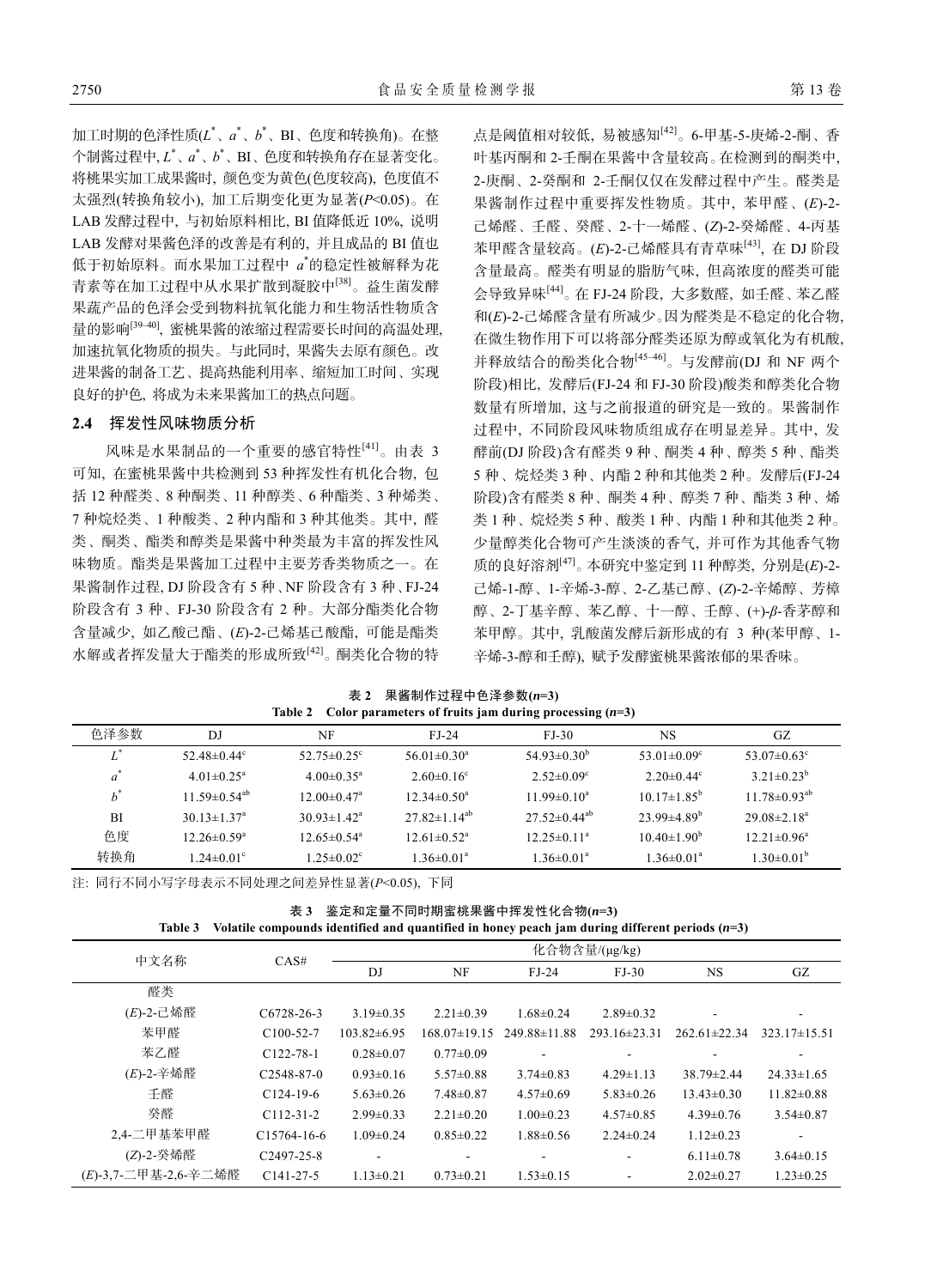|                  |                          | 化合物含量/(µg/kg)            |                          |                          |                         |                          |                          |
|------------------|--------------------------|--------------------------|--------------------------|--------------------------|-------------------------|--------------------------|--------------------------|
| 中文名称             | CAS#                     | DJ                       | NF                       | $FJ-24$                  | $FJ-30$                 | $_{\rm NS}$              | $\mathbf{G}\mathbf{Z}$   |
| 4-丙基苯甲醛          | C28785-06-0              | $\mathbf{r}$             | $\mathbb{L}$             | $\omega_{\rm c}$         | $1.47 \pm 0.41$         | $2.69 \pm 0.48$          | $5.64 \pm 0.23$          |
| 2-十一烯醛           | C <sub>2463</sub> -77-6  | $\blacksquare$           | $0.76 \pm 0.19$          | $0.62 \pm 0.27$          | $1.45 \pm 0.22$         | $8.92 \pm 0.45$          | $4.99 \pm 0.19$          |
| 月桂醛              | $C112-54-9$              | $0.34 \pm 0.05$          | $\blacksquare$           |                          | $1.18 \pm 0.20$         |                          |                          |
| 酮类               |                          |                          |                          |                          |                         |                          |                          |
| 2-庚酮             | $C110-43-0$              |                          |                          |                          | $1.58 \pm 0.24$         |                          |                          |
| 1-辛烯-3-酮         | C4312-99-6               |                          |                          |                          | $\sim$                  | $5.75 \pm 0.34$          |                          |
| 6-甲基-5-庚烯-2-酮    | $C110-93-0$              | $1.45 \pm 0.52$          | $8.36 \pm 0.68$          | 21.94±2.36               | $15.91 \pm 0.61$        | 38.58±7.76               | $24.62 \pm 3.43$         |
| 2-千酮             | C821-55-6                | $\omega$                 | $\overline{\phantom{a}}$ | $4.36 \pm 0.41$          | $3.29 \pm 0.64$         | $\blacksquare$           | $\overline{\phantom{a}}$ |
| 2-癸酮             | $C112-12-9$              | $\blacksquare$           | $\blacksquare$           | $2.55 \pm 0.16$          |                         |                          |                          |
| 二氢-β-紫罗酮         | C17283-81-7              | $1.54 \pm 0.37$          | $0.72 \pm 0.09$          | $\sim$                   |                         |                          |                          |
| 香叶基丙酮            | $C3796-70-1$             | $2.52 \pm 0.54$          | $5.15 \pm 0.93$          | $8.7 \pm 1.21$           | $6.29 \pm 0.58$         | $16.49 \pm 2.79$         | $9.19 \pm 0.79$          |
| $\beta$ -紫罗酮     | C14901-07-6              | $1.66 \pm 0.45$          | $0.79 \pm 0.21$          | $\blacksquare$           |                         |                          |                          |
| 醇类               |                          |                          |                          |                          |                         |                          |                          |
| $(E)$ -2-己烯-1-醇  | $C928-95-0$              | $93.53 \pm 2.16$         | $96.86 \pm 4.25$         | $\bullet$                |                         | $6.84 \pm 1.04$          |                          |
| 1-辛烯-3-醇         | C3391-86-4               | $\overline{\phantom{a}}$ | ÷,                       | $9.35 \pm 2.57$          | $8.77 \pm 2.34$         | $\omega$                 | $43.56 \pm 3.23$         |
| 2-乙基己醇           | C68526-83-0              |                          |                          | $\sim$                   |                         |                          | $7.32 \pm 1.54$          |
| 苯甲醇              | $C100-51-6$              |                          | $\overline{\phantom{a}}$ | $86.96 \pm 5.60$         | $86.23 \pm 3.83$        | 45.97±4.59               | $30.74 \pm 3.61$         |
| (Z)-2-辛烯醇        | C <sub>26001</sub> -58-1 | $\blacksquare$           | $5.24 \pm 0.56$          | $4.52 \pm 0.32$          | $3.59 \pm 0.59$         | $19.64 \pm 0.82$         | $9.08 \pm 0.35$          |
| 芳樟醇              | $C78-70-6$               | $10.17 \pm 0.62$         | $6.77 \pm 0.62$          | $8.84 \pm 0.54$          | $4.46 \pm 0.40$         | $0.53 \pm 0.12$          | $0.52 \pm 0.10$          |
| 苯乙醇              | $C60-12-8$               | $0.86 \pm 0.21$          | $\blacksquare$           | $4.32 \pm 0.37$          | $0.66 \pm 0.14$         |                          |                          |
| 2-丁基辛醇           | C3913-02-8               | $2.05 \pm 0.24$          |                          |                          |                         |                          |                          |
| 十一醇              | $C112-42-5$              | $\blacksquare$           | $2.24 \pm 0.81$          | $\blacksquare$           |                         |                          |                          |
| 壬醇               | $C143-08-8$              | $\blacksquare$           | $\sim$                   | $13.59 \pm 1.28$         | $10.26 \pm 1.21$        | $5.34 \pm 0.41$          | $4.21 \pm 0.42$          |
| (+)-β-香茅醇        | C <sub>1117</sub> -61-9  | $2.69 \pm 0.69$          | $1.13 \pm 0.25$          | $2.96 \pm 0.32$          | $\blacksquare$          |                          | $0.45 \pm 0.06$          |
| 酯类               |                          |                          |                          |                          |                         |                          |                          |
| 甲酸庚酯             | $C112-23-2$              | $\overline{\phantom{a}}$ |                          | $6.04 \pm 0.99$          | $2.78 \pm 0.46$         |                          |                          |
| 乙酸己酯             | C142-92-7                | $9.64 \pm 0.52$          | $4.74 \pm 0.91$          | $4.13 \pm 0.34$          | $2.72 \pm 0.61$         |                          |                          |
| $(E)$ -2-己烯基己酸酯  | C53398-86-0              | $0.39 \pm 0.07$          | $\blacksquare$           |                          |                         |                          |                          |
| 苯甲酸苄酯            | $C120-51-4$              | $0.39 \pm 0.08$          | $\omega$                 |                          |                         |                          |                          |
| 邻苯二甲酸-4-庚基异丁酯    | NA                       | $1.23 \pm 0.32$          | $0.28 + 0.04$            | $\overline{\phantom{a}}$ |                         |                          |                          |
| 邻苯二甲酸二丁酯         | C84-74-2                 | $4.21 \pm 0.37$          | $1.89 \pm 0.76$          | $3.75 \pm 0.34$          |                         |                          |                          |
| 烯类               |                          |                          |                          |                          |                         |                          |                          |
| 3-乙基-1,4-己二烯     | C2080-89-9               |                          | $0.62 \pm 0.07$          |                          |                         | $7.13 \pm 1.02$          | $5.24 \pm 0.56$          |
| 2,6-二甲基-2,6-辛二烯  | C2792-39-4               |                          |                          |                          |                         | $17.66 \pm 2.62$         | $\overline{\phantom{a}}$ |
| 3,5-二甲基-1-己烯     | $C7423-69-0$             | $\overline{\phantom{a}}$ |                          | $6.09 \pm 0.25$          | $3.11 \pm 0.29$         | $\overline{\phantom{a}}$ |                          |
| 烷烃类              |                          |                          |                          |                          |                         |                          |                          |
| 月桂烷              | $C112-40-3$              | $3.16 \pm 0.34$          | $2.12 \pm 0.58$          | $2.46 \pm 0.38$          | $\sim$                  | $\blacksquare$           |                          |
| 2,6,11-三甲基十二烷    | C31295-56-4              |                          | $0.36 \pm 0.05$          | $\sim$                   | $1.93 \pm 0.69$         | $0.84 \pm 0.21$          |                          |
| 十六烷              | $C$ 544-76-3             | $0.89 \pm 0.27$          | $0.69 \pm 0.23$          | $1.73 \pm 0.14$          | $\sim 100$ km s $^{-1}$ | $\sim$                   |                          |
| 2,6,11,15-四甲基十六烷 | $C504-44-9$              | $0.88 \pm 0.23$          | $3.02 \pm 0.52$          | $2.82 \pm 0.22$          | $4.97 \pm 0.26$         | $3.18 \pm 0.22$          | $0.44 \pm 0.07$          |
| 2,6,10-三甲基十四烷    | C <sub>14905</sub> -56-7 | $\blacksquare$           | $0.32 \pm 0.05$          | $0.52 \pm 0.09$          | $0.96 \pm 0.04$         |                          |                          |
| 2,6,10,14-四甲基十六烷 | $C638-36-8$              | $\overline{\phantom{a}}$ | $0.33 \pm 0.07$          | $\sim 100$               | $\sim$ $-$              |                          |                          |
| 2-甲基二十烷          | C <sub>1560</sub> -84-5  |                          | $2.44 \pm 0.11$          | $4.59 \pm 0.36$          | $1.76 \pm 0.59$         |                          |                          |
| 酸类               |                          |                          |                          |                          |                         |                          |                          |
| 2-乙基己酸<br>内酯     | C149-57-5                |                          | $\blacksquare$           | $13.91 \pm 0.20$         | $38.26 \pm 0.81$        | $11.13 \pm 0.25$         | $22.44 \pm 0.47$         |
| γ-己内酯            | $C695-06-7$              | $2.51 \pm 0.31$          | $\blacksquare$           |                          |                         |                          |                          |
| 丙位癸内酯            | C706-14-9                | $11.61 \pm 0.69$         | $8.83 \pm 0.43$          | $12.44 \pm 0.46$         | $10.61 \pm 0.70$        | $6.63 \pm 0.29$          | $5.32 \pm 0.52$          |
| 其他类              |                          |                          |                          |                          |                         |                          |                          |
| (Z)-2-己烯-醋酸盐     | C56922-75-9              | $23.18 \pm 1.57$         | $12.32 \pm 2.43$         | $9.86 \pm 1.06$          | $6.24 \pm 0.87$         |                          |                          |
| 正己酸酐             | $C2051-49-2$             | $\sim 100$               | $1.35 \pm 0.22$          | $2.22 \pm 0.28$          | $1.47 \pm 0.11$         |                          |                          |
| 茶香螺烷             | C36431-72-8              | $1.82 \pm 0.21$          | $0.83 \pm 0.09$          | $\blacksquare$           | $\blacksquare$          |                          |                          |

注: -该化合物未检出。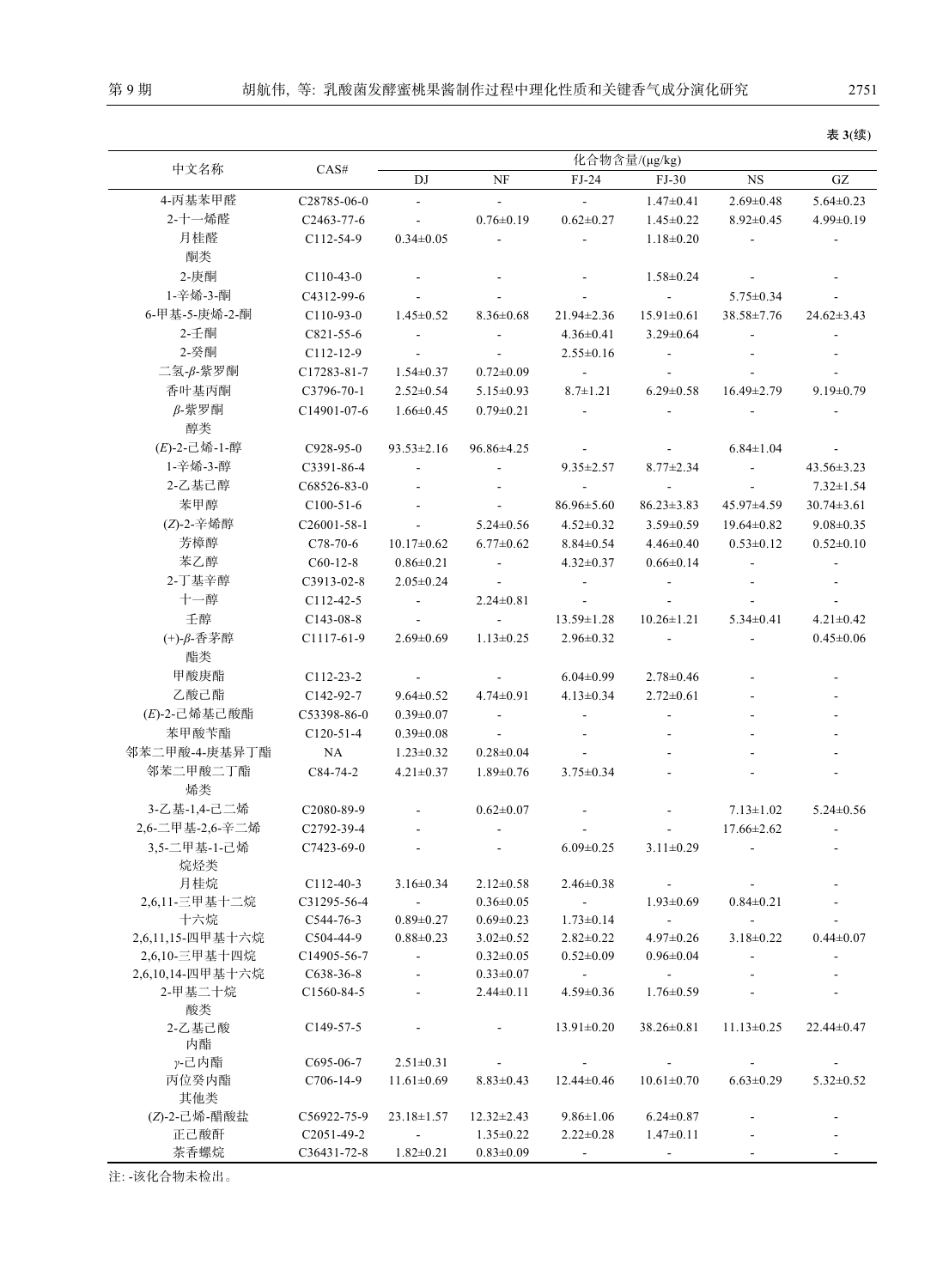#### **2.5** 香气活度值

风味感知不仅取决于挥发性化合物的含量, 而且还 与挥发性化合物的阈值有关。OAV 是结合这两个参数来评 估挥发性化合物贡献率的指标。通常来说, 当 OAV≥1 时, 该化合物在食物的整体气味中发挥着重要作用[48]。表 4 列 出了蜜桃果酱中 OAV>1 的挥发性有机化合物及其气味描 述。如表 4 所示, 10 种关键风味物质在整个果酱制作过程

中具有重要贡献。特别的是, 苯甲醛、1-辛烯-3-酮、1-辛 烯-3-醇、芳樟醇、壬醇和壬醛的 OAV 大于 5。ZHU 等[49] 通过 GC-MS-O 结合 OAV 分析鉴定出 5 种桃中关键香气 化合物。其中, 己醛(呈青草味、脂肪味)、(*E*)-2-己烯醛、 *γ*-癸内酯(甜味、椰子味)、芳樟醇(花香、薰衣草味)和苯 乙醛(蜂蜜味、甜味)的香气活度值最高, 这与本研究的结 果基本相似。

表 **4** 不同时期蜜桃果酱关键挥发性成分的气味活性值 **Table 4 Odour activity values of key volatile compounds of honey peach jam during different periods** 

| access, salary of my somme compounds of honey peach jain warmy annotent perfous |             |                          |       |                          |         |                          |       |       |
|---------------------------------------------------------------------------------|-------------|--------------------------|-------|--------------------------|---------|--------------------------|-------|-------|
| 化合物                                                                             | 气味描述        | 阈值 <sup>a</sup> /(μg/kg) | DJ    | NF                       | $FJ-24$ | $FJ-30$                  | NS.   | GZ    |
| 苯甲醛                                                                             | 甜味、水果味、杏仁味  | 24                       | 4.32  |                          | 10.41   | 12.22                    | 10.94 | 13.47 |
| 1-辛烯-3-酮                                                                        | 草本、蘑菇、土腥味   | 0.01                     |       |                          | ۰       | ۰                        | 575   |       |
| 1-辛烯-3-醇                                                                        | 蘑菇味         |                          |       |                          | 9.35    | 8.77                     | Ξ.    | 43.56 |
| 乙酸己酯                                                                            | 甜味、果香       | 2                        | 4.82  | 2.37                     | 2.05    | 1.36                     | ۰     | Ξ.    |
| 芳樟醇                                                                             | 蜡质、橙子味、玫瑰花味 | 1.49                     | 6.83  | 3.56                     | 5.9     | 2.99                     | <1    | <1    |
| 壬醇                                                                              | 花香味         | $\overline{2}$           |       | $\overline{\phantom{0}}$ | 6.795   | 5.13                     | 2.65  | 2.105 |
| 癸醛                                                                              | 果香、脂肪味、玫瑰花味 | 3.02                     | $<$ 1 | <1                       | $<$ 1   | 1.51                     | 1.45  | 1.17  |
| 月桂醛                                                                             | 柑橘味、花香味     | 1.07                     | <1    |                          | ٠       | 1.1                      |       |       |
| $\beta$ -紫罗酮                                                                    | 花香味         | 0.461                    | 3.6   | 1.71                     | ۰       | $\overline{\phantom{a}}$ |       |       |
| 壬醛                                                                              | 脂肪味、柑橘味     |                          | 5.63  | 7.48                     | 4.57    | 5.83                     | 13.43 | 11.8  |

注: " 化合物的阈值参考 HU 等<sup>[50]</sup>和 WEN 等<sup>[51]</sup>的报道, 香气描述根据 http://www.thegoodscentscompany.com。

# **2.6** 偏最小二乘回归分析

本研究以 53 种挥发性风味物质为自变量(*X*), 以不同 制酱阶段为因变量(*Y*)进行模型分析。从图 5 可以看出, 不 同制作过程的蜜桃果酱被很好地区分开来。依据偏最小二 乘法判别分析结果, 以 6 个主成分作为模型拟合结果最优, 模型的 *R*<sup>2</sup> *X*(cum)自变量拟合指数值是 0.989, 表示当模型 以 6 个主成分拟合自变量时, 其可反映总自变量中的 98.9%; 同时, 因变量(*Y*)的拟合指数 *R*<sup>2</sup> *Y*(cum)值是 0.988, 表示当模型以 6 个主成分拟合自变量时, 可反映总因变量 中的 98.8%; 模型预测指标  $Q^2$ (cum)=0.912, 对于不同制作 过程中蜜桃果酱风味物质相关性的预测率为 91.2%。证明 模型结果是可靠的。如图 5 所示, 6 个制酱时期被分成 3 个 组, 第 1 组(DJ 和 NF 阶段)位于 *t*(1)正向区域, 第 2 组(FJ-24 和 FJ-30 阶段)位于 *t*(1)反向和 *t*(2)正向区域, 第 3 组(NS 和 GZ 阶段)位于 *t*(1)反向和 *t*(2)反向区域。

#### **2.7** 感官性质

对蜜桃果酱制作过程的感官评价, 围绕色泽、香气、 甜度、酸味、质地和总可接受度 6 个方面, 结果如图 6 所 示。感官评价小组的成员更喜欢发酵后的酸味和甜度, 这 可能是 LAB 发酵前原料中甜度偏高, 酸味不明显。经 LAB 发酵后, 部分糖类被代谢转换, 甜度和酸味更加适口, 有 机酸含量(特别是乳酸)有所增加, 味道逐渐被消费者接受。 此外, 由于苹果酸的减少, 乳酸在有机酸中的比例不断增 加, 导致口感越来越柔和, 酸甜度也越来越高。经过乳酸 菌发酵, 提高了品评人员对色泽的喜好程度, 这与仪器测 试的色差结果一致, 将有利于产品的市场推广。同时, 添 加增稠剂有助于改善产品的质地, 质地的感官得分明显增 加, 赋予果酱产品应有的凝胶特性。









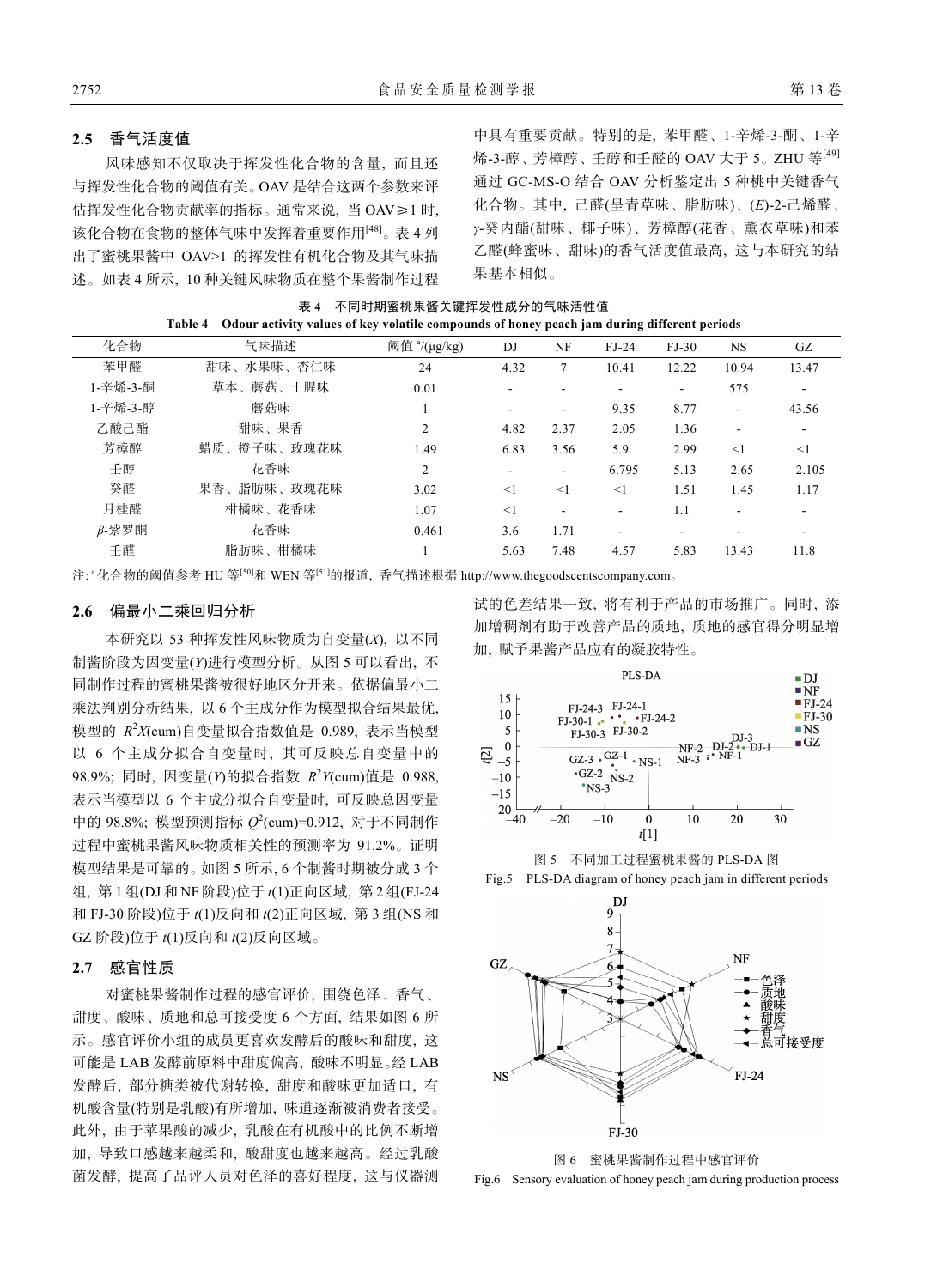255-262.

#### **3** 结 论

本研究采用 HS-SPME-GC-MS、OAV 和 PLS-DA 化学 计量学手段, 对蜜桃果酱制作过程中挥发性风味物质进行 系统分析, 检测到 53 种挥发性风味物质, 包括醛类、酯类、 酸类、烯类、醇类、酮类、内酯和其他。其中, 苯甲醛、 1-辛烯-3-酮、1-辛烯-3-醇、乙酸己酯、芳樟醇、壬醇、癸 醛、月桂醛、*β*-紫罗酮和壬醛对香气的贡献程度最大 (OAV>1)。对检测到的挥发性风味物质进行 PLS-DA 分析, 结果表明, 果酱不同制作阶段得以很好地区分开来, 且模 型的可信度高。相比未发酵(DJ 和 NF 阶段), 乳酸菌发酵 明显提高了总多酚、总黄酮的含量, 降低 pH 产生较多酸性 物质, 并且具有较高的 DPPH 自由基清除能力, 而 TSS 含 量变化不明显。但是, NS 和 GZ 过程不可避免的发生美拉 德反应、焦糖化反应、化合物热降解, 对成品的色泽(*L*\* 、 *a*\* 、*b*\* )有明显改变。乳酸作为乳酸菌代谢糖类的特征产物, 在发酵过程中, 含量变化明显(*P*<0.05); 而柠檬酸和琥珀 酸均随发酵时间延长而降低。本研究后续将围绕果酱的护 色、非热杀菌(微波、高压脉冲电场等)、不同增稠剂对果 酱凝胶性质的影响, 以及体外模拟消化过程品质变化情况, 进行深入细致的研究, 为果蔬产业深加工提供理论参考。

#### 参考文献

- [1] FAUST M, TIMON B. Origin and dissemination of peach [J]. Hortic Rev, 1995, 17: 331‒379.
- [2] 王力荣. 我国桃产业现状与发展建议[J]. 中国果树, 2021, (10): 1‒5. WANG LR. Current situation and development suggestions of peach industry in China [J]. China Fruits, 2021, (10): 1‒5.
- [3] 赵雷, 刘希涛, 杨诗妮, 等. 食品胶对荔枝果酱焙烤特性的影响[J]. 食 品工业科技, 2016, 37(15): 265‒269, 328. ZHAO L, LIU XT, YANG SN, *et al*. Effects of hydrocolloids on the baking properties of the litchi jam [J]. Sci Technol Food Ind, 2016, 37(15): 265–269 328
- [4] TOUATI N, TARAZONA-DIAZ M, AGUAYO E, *et al*. Effect of storage time and temperature on the physicochemical and sensory characteristics of commercial apricot jam [J]. Food Chem, 2014, 145: 23-27.
- [5] 申光辉, 冯孟, 张志清, 等. 乳酸菌发酵低糖桑葚复合果酱工艺优化及 其风味成分分析[J]. 江苏农业学报, 2018, 34(1): 158-165. SHEN GH, FENG M, ZHANG ZQ, *et al*. Optimization of process conditions and volatile flavor components analysis of low-sugar complex mulberry jam fermented by lactic acid bacteria [J]. Jiangsu J Agric Sci, 2018, 34(1): 158‒165.
- [6] HASHEMI S, KHANEGHAH A, BARBA F, *et al*. Fermented sweet lemon juice (*Citrus limetta*) using *Lactobacillus plantarum* LS5: Chemical composition, antioxidant and antibacterial activities [J]. J Funct Foods, 2017, 38: 409-414.
- [7] SEPTEMBRE-MALATERRE A, REMIZE F, POUCHERET P. Fruits and vegetables, as a source of nutritional compounds and phytochemicals: Changes in bioactive compounds during lactic fermentation [J]. Food Res Int, 2018, 104: 86-99.
- [8] KAPRASOB R, KERDCHOECHUEN O, LAOHAKUNJIT N, *et al*. Fermentation-based biotransformation of bioactive phenolics and volatile compounds from cashew apple juice by select lactic acid bacteria [J]. Process Biochem, 2017, 59: 141-149.
- [9] 刘哲, 周建中, 杨海燕, 等. 红树莓果酱的加工工艺及其贮藏性研究 [J]. 新疆农业大学学报, 2019, 42(4): 283-292. LIU Z, ZHOU JZ, YANG HY, *et al*. Study on processing technology and storage property of red raspberry jam [J]. J Xinjiang Agric Univ, 2019,  $42(4) \cdot 283 - 292$
- [10] 鲍杰, 李莹灿, 刘雅冉, 等. 笃斯越橘果酱特征香气成分分析[J]. 食品 与发酵工业, 2017, 43(6): 255-262. BAO J, LI YC, LIU YR, *et al*. Characterization of aromatic compounds from wild bog bilberry jam products [J]. Food Ferment Ind, 2017, 43(6):
- [11] 刘希涛. 焙烤型复合荔枝果酱加工工艺研究[D]. 广州: 华南农业大学, 2016.

LIU XT. Study on the processing of baking composite litchi jam [D]. Guangzhou: South China Agricultural University, 2016.

- [12] 王晨. 五味子皮渣乳酸发酵复合果酱发酵工艺及品质特性研究[D]. 长 春: 吉林农业大学, 2017. WANG C. Study on fermentation technology and quality characteristics of the lactic acid fermentation from schisandra chinensis residue to compound jam [D]. Changchun: Jilin Agricultural University, 2017.
- [13] PEREIRA M, TAVANO O. Use of different spices as potential natural antioxidant additives on cooked beans (*Phaseolus vulgaris*) increase of DPPH radical scavenging activity and total phenolic content [J]. Plant Food Hum Nutr, 2014, 69: 337‒343.
- [14] KWAW E, MA Y, TCHABO W, *et al*. Effect of fermentation parameters and their optimization on the phytochemical properties of lactic-acid-fermented mulberry juice [J]. J Food Meas Charact, 2017, 11: 1462-1473.
- [15] MUHIALDIN B, HUSSIN A, SAPAWI C, *et al*. Effects of sugar sources and fermentation time on the properties of tea fungus (*kombucha*) beverage [J]. Int Food Res J, 2019, 26(2): 481-487.
- [16] PEREIRA E, BARROS L, CALHELHA R, *et al*. Bioactivity and phytochemical characterization of *Arenaria montana* L [J]. Food Funct, 2014, 5(8): 1848‒1855.
- [17] HOJJATPANAH G, FAZAELI M, EMAM-DJOMEH Z. Effects of heating method and conditions on the evaporation rate and quality attributes of black mulberry (*Morus nigra*) juice concentrate [J]. J Food Sci Technol, 2013, 50(1): 35‒43.
- [18] PALOU E, LOPEZ-MALO A, BARBOSA-CANOVAS G, *et al*. Polyphenoloxidase activity and color of blanched and high hydrostatic pressure treated banana puree [J]. J Food Sci, 2010, 64: 42-45.
- [19] BUVE C, NECKEBROECK B, HAENEN A, *et al*. Combining untargeted, targeted and sensory data to investigate the impact of storage on food volatiles: A case study on strawberry juice [J]. Food Res Int, 2018, 113: 382‒391.
- [20] SULEJMANI E, BORAN O, HUPPERTZ T, *et al*. Rheology, microstructure and sensory properties of low-fat milk jam: Influence of inulin type, sucrose content, sodium bicarbonate and calcium chloride [J]. Int Dairy J, 2021, 123: 105162.
- [21] WEI M, WANG S, GU P, *et al*. Comparison of physicochemical indexes, amino acids, phenolic compounds and volatile compounds in bog bilberry juice fermented by *Lactobacillus plantarum* under different pH conditions [J]. J Food Sci Technol, 2018, 55(6): 2240-2250.
- [22] RICCI A, CIRLINI M, LEVANTE A, *et al*. Volatile profile of elderberry juice: Effect of lactic acid fermentation using *L. plantarum*, *L. rhamnosus* and *L. casei* strains [J]. Food Res Int, 2018, 105: 412-422.
- [23] LI Z, TENG J, LYU Y, *et al*. Enhanced antioxidant activity for apple juice fermented with *Lactobacillus plantarum* ATCC14917 [J]. Molecules, 2018,  $24.51 - 63$

QI J, HUANG H, WANG J, *et al*. Insights into the improvement of bioactive phytochemicals, antioxidant activities and flavor profiles in Chinese wolfberry juice by select lactic acid bacteria [J]. Food Biosci,